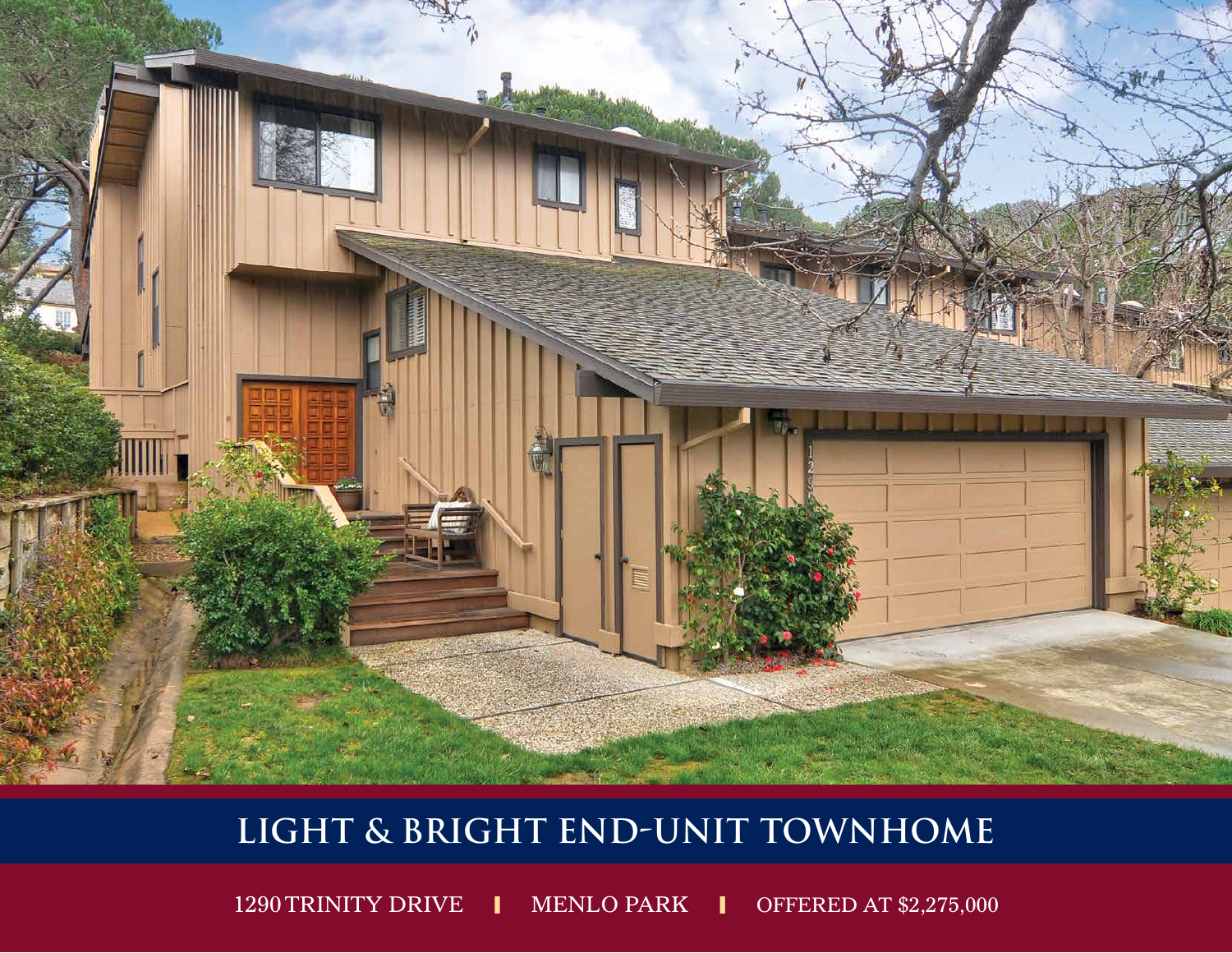Welcome to this bright, spacious,<br>and completely updated end-un<br>townhome in desirable Sharon and completely updated end-unit townhome in desirable Sharon Hills. The floor plan has a wonderfully open arrangement of living areas including a large dining area and living room in addition to a spacious chef's kitchen with a sunny breakfast nook overlooking a verdant landscape. The downstairs entertainment rooms are filled with abundant natural light from multiple floor-to-ceiling sliding glass doors leading to two private decks. Upstairs, there are 3 bedrooms highlighted by the master suite, which has its own private balcony, a towering ceiling, and skylit bathroom with Jacuzzi tub. This home also benefits from separate office/ bonus room off the attached 2-car garage. Great location just across the street from the community pool, spa, and tennis court, plus access to toprated Las Lomitas schools – the perfect place to call home!



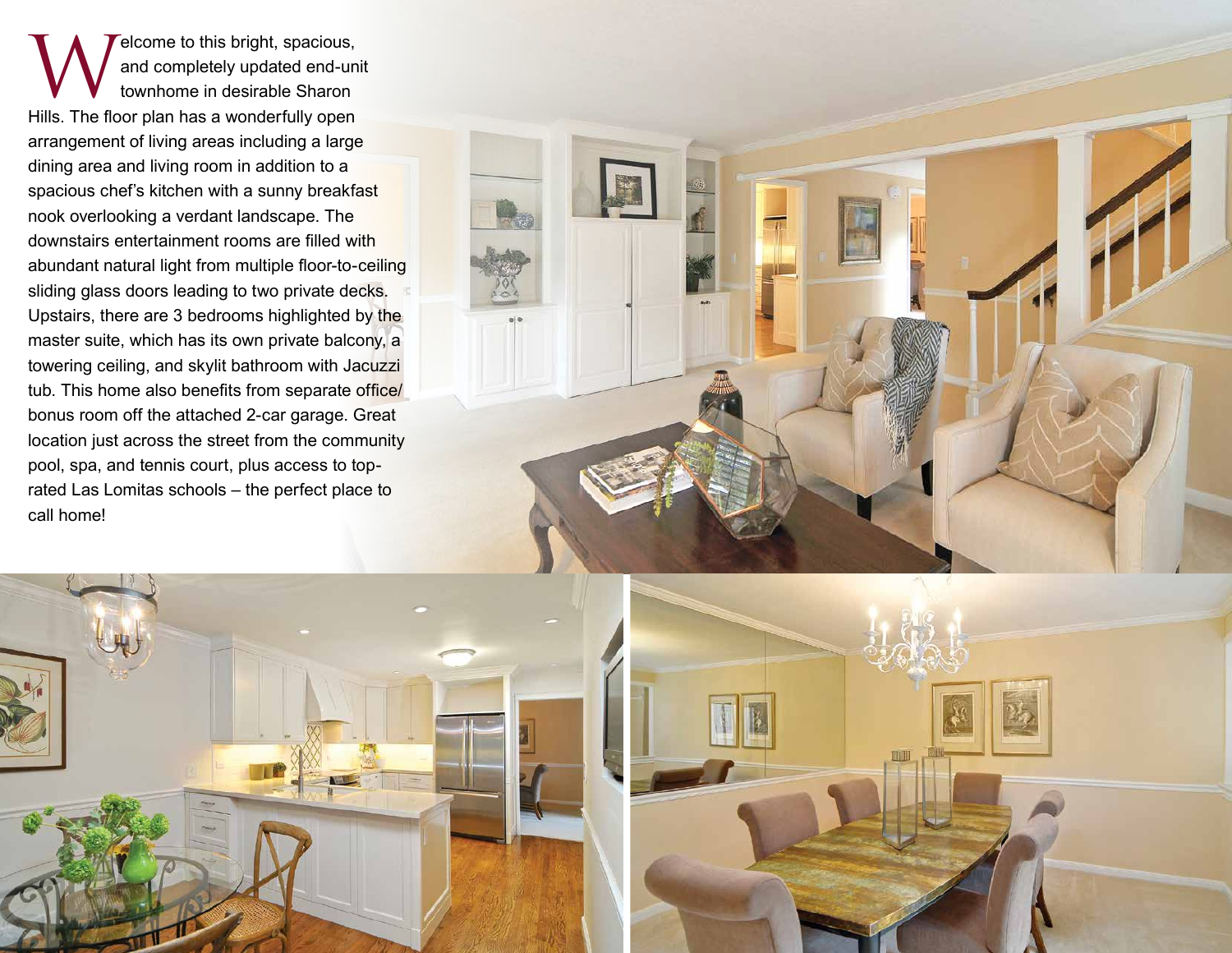







UPPER LEVEL 1,370 SQ FT

**MAIN LEVEL**  $1.385$  SQ FT